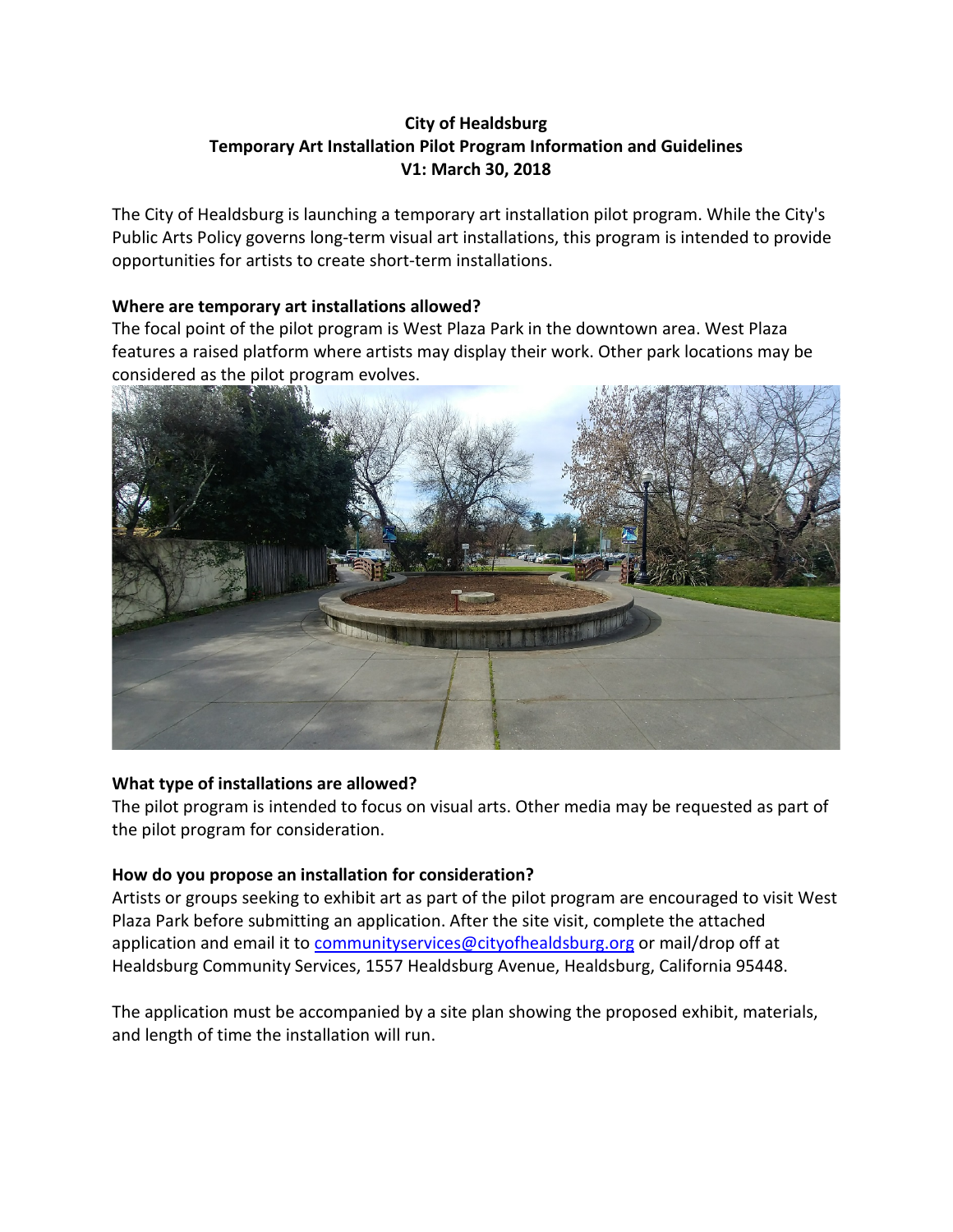### **How long may an installation run?**

The length of time for an installation will depend on the exhibit and the number of applications received. Artists should indicate their desired length of time to exhibit on the application. The City may extend an installation's timeframe or request that an artist remove their installation at any time at the sole discretion of the City.

# **Who will review the application, and how long will the review process take?**

Community Services staff will review the application. The review process will take approximately one week. Additional time may be needed if the proposed installation requires any kind of special review.

### **What factors will be considered in the review of proposed installation?**

- Artwork should have merit as a work(s) of art, independent of other considerations.
- The installation should be judged to enhance the public's experience of the site.
- The installation should be an opportunity to expose the public to diverse artist and artistic styles.
- The installation should not contradict environmental sustainability, accessibility, and cultural inclusiveness.
- Installations should be appropriate in scale, media and context with its intended display location.
- There is evidence that the installation has community support.
- The installation should withstand unprotected display in an outdoor environment, and be able to be maintained by the artist throughout the display period.
- The installation must not present a safety hazard. It must comply with any and all applicable codes or requirements.
- The installation must be feasible. Factors that will be considered include, but are not limited to: project budget, timeline, the artist's experience, soundness of materials

# **Who is responsible for funding the installation?**

The artist is responsible for all costs, including the installation, ongoing maintenance, and removal of the exhibit. The City of Healdsburg assumes no responsibility for any costs associated with the installation.

#### **Is there a fee to apply for an installation and display art?**

There are no fees to apply for an installation or display during the pilot program.

#### **Can you sell artwork as part of the program?**

No. The sale of artwork is not allowed.